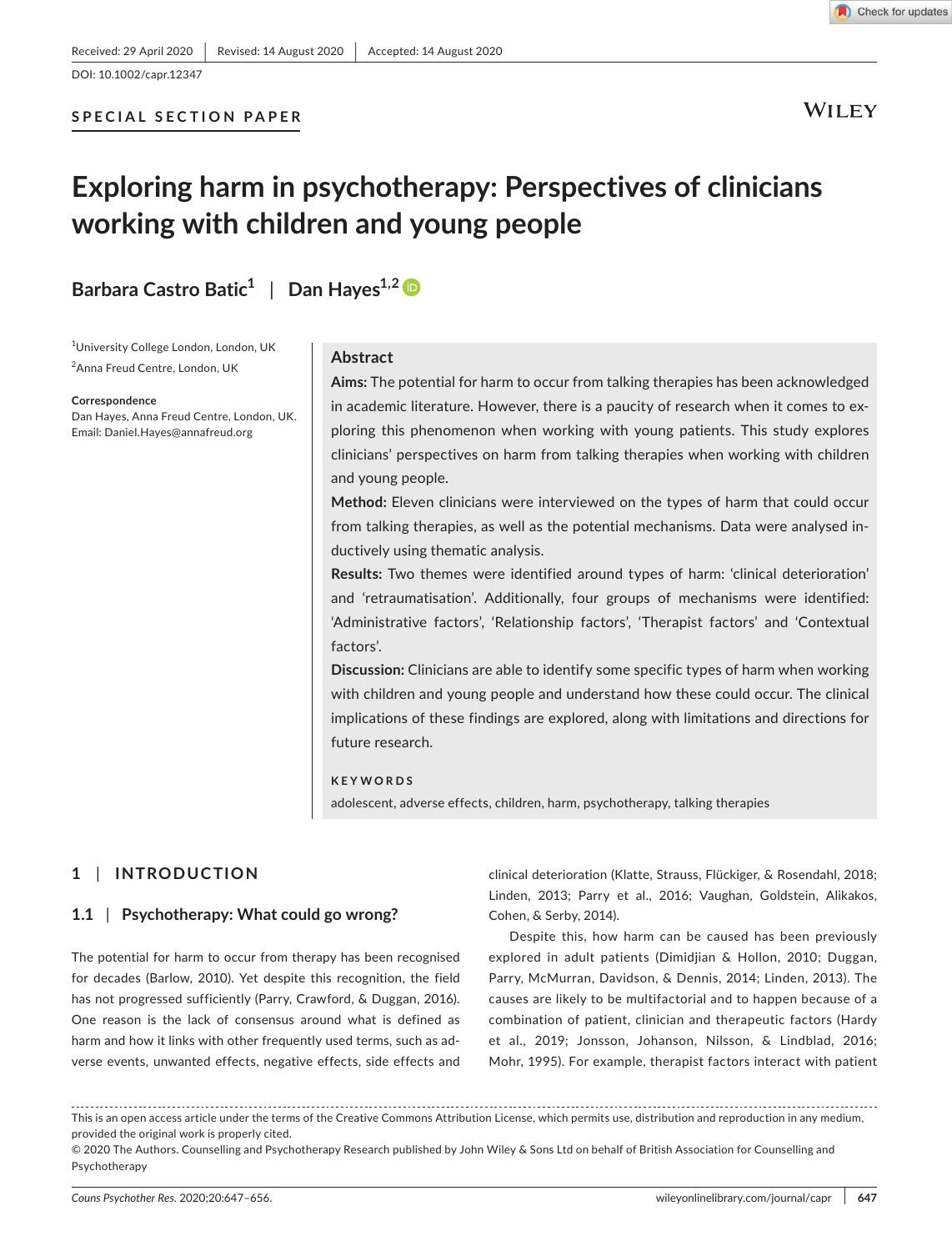factors, which, in turn, interact with variables from the therapy process (Mohr, 1995).

# **1.2** | **Models to understand or classify harm**

Early attempts to classify harm from talking therapies stem from Lilienfeld's (2007) concept of Potentially Harmful Treatments (PHTs). Treatments were classified as PHTs if they met three criteria: (a) demonstrated psychological or physical harm to clients or others, (b) had enduring harmful effects, and (c) harmful effects were replicated by independent research groups. However, a limitation of this approach is that it focuses on classifying treatments as a whole as potentially harmful. This leaves out the iatrogenic effects which could be experienced in a treatment by an individual patient (Blease, Lilienfeld, & Kelley, 2016; Hardy et al., 2019).

Subsequently, Linden (2013) developed a model for classifying side effects from therapy. These started off with unwanted effects (UEs), which were defined as any negative event that occurred during therapy. If the event was specifically related to treatment, then this was an adverse treatment reaction (ATR), whilst if a treatment was applied or given incorrectly, this referred to a malpractice reaction (MPR). Clinical deterioration was kept separate, as it may or may not be related to the other types of harm outlined by Linden (2013). Along with this classification, a checklist was developed to help clinicians identify possible unwanted events of psychotherapy (UE–ATR Checklist; Linden, 2013). It considers the context where the unwanted event emerged (e.g. diagnostic procedures), its severity, the extent to which it is related to treatment, and the area affected (e.g. work, family relationships). Whilst useful, it does not include factors which may be relevant for young people, such as school or college.

More recently, a model has been developed focusing on risk factors for negative experiences during psychotherapy (Hardy et al., 2019). Drawing on empirical data, the authors proposed that a 'lack of fit' between patients, therapists and service structures could lead to tensions in 'Safety and containment', as well as 'Power and Control'. This could cause strain and poor engagement and, for some patients, result in feelings of regret, not being able to cope, hopelessness, lacking confidence, and feeling like a failure. This model, in contrast with previous ones, explicitly considers the patient's experience and complements it with the clinician's. However, the exact relationships between these causal links and how they operate to cause negative experiences needs further validation.

The above models, whilst useful in aiding understanding of how therapy can be harmful or negative, are more tailored for use in adult populations. For example, the last model (Hardy et al., 2019) was based on adult patient data. This does not take into account the unique considerations which children and young people face, which include both physical (e.g. developmental capacity) and psychological vulnerabilities (e.g. power imbalances, multiple stakeholders and mental capacity) which may result in different as well as more severe types of harm (Mercer, 2017).

# **1.3** | **Literature around harm from psychological therapies in adult populations**

Literature around harm has often focused on the prevalence of adverse or unwanted events (Moritz et al., 2015, 2018; Schermuly-Haupt, Linden, & Rush, 2018). Recent estimates in patients with depression found that 39% reported at least one side effect (Moritz et al., 2018), whilst for patients with OCD, 93% of patients reported one side effect (Moritz et al., 2015). In another study focusing on unwanted and side effects from CBT, negative effects on well-being/increased distress as a result of treatment was reported in 27% of patients, a worsening in symptoms in 9% of patients, and strains in family relationships in 6% of participants (Schermuly-Haupt et al., 2018). Moreover, 21% of patients reported these negative outcomes as severe or very severe, whilst a further 5% reported these as persistent.

Clinicians' perspectives of negative effects have also been explored. In a study with 74 licensed practitioners, different types of negative effects were identified, and later classified as 'short term negative effects', 'no treatment effect', 'deterioration', 'dependency', and 'impact on other life domains' (Bystedt, Rozental, Andersson, Boettcher, & Carlbring, 2014). Causal factors for harm were also identified. These included 'incompetence and inadequately applied methods', 'failed ethical judgement and professional conduct', and 'discontinuing treatment'. However, this study is limited to the results of clinicians who practiced CBT, and how this translates to other talking treatments remains unclear.

Bowie, McLeod, and McLeod (2016) carried out interviews with therapists, who as clients experienced unhelpful therapy. Four superordinate themes were gathered: 'sourcing a therapist', 'the therapist working to their own agenda', 'the pivotal moment—deciding not to continue' and 'the impact of receiving unhelpful therapy'. The authors concluded that unhelpful therapy may be related to the breakdown of the therapeutic relationship and that there was a difficulty in letting the therapist know about their unhelpful experience. Nevertheless, the study only included participants that had completed their own psychotherapy training and had private therapy, which would differ in terms of the power dynamic and stakeholders involved when it comes to therapy with children and young people.

# **1.4** | **Literature around harm from psychological therapies in children and young people**

There is a paucity of studies when it comes to harm from talking therapies with children and young people. One review explored how therapies could be classified as harmful by using the concept of PHT combined with four specific adverse childhood experiences: physical hurt of humiliation, physical abuse, not feeling loved or important, and neglect (Mercer, 2017). Using this framework, four therapies were identified as harmful: Conditioning/Operant Punishment, Holding Therapy/Attachment Therapy and Diagnosis, Festhaltetherapie (Holding Time, Prolonged Parent–Child Embrace)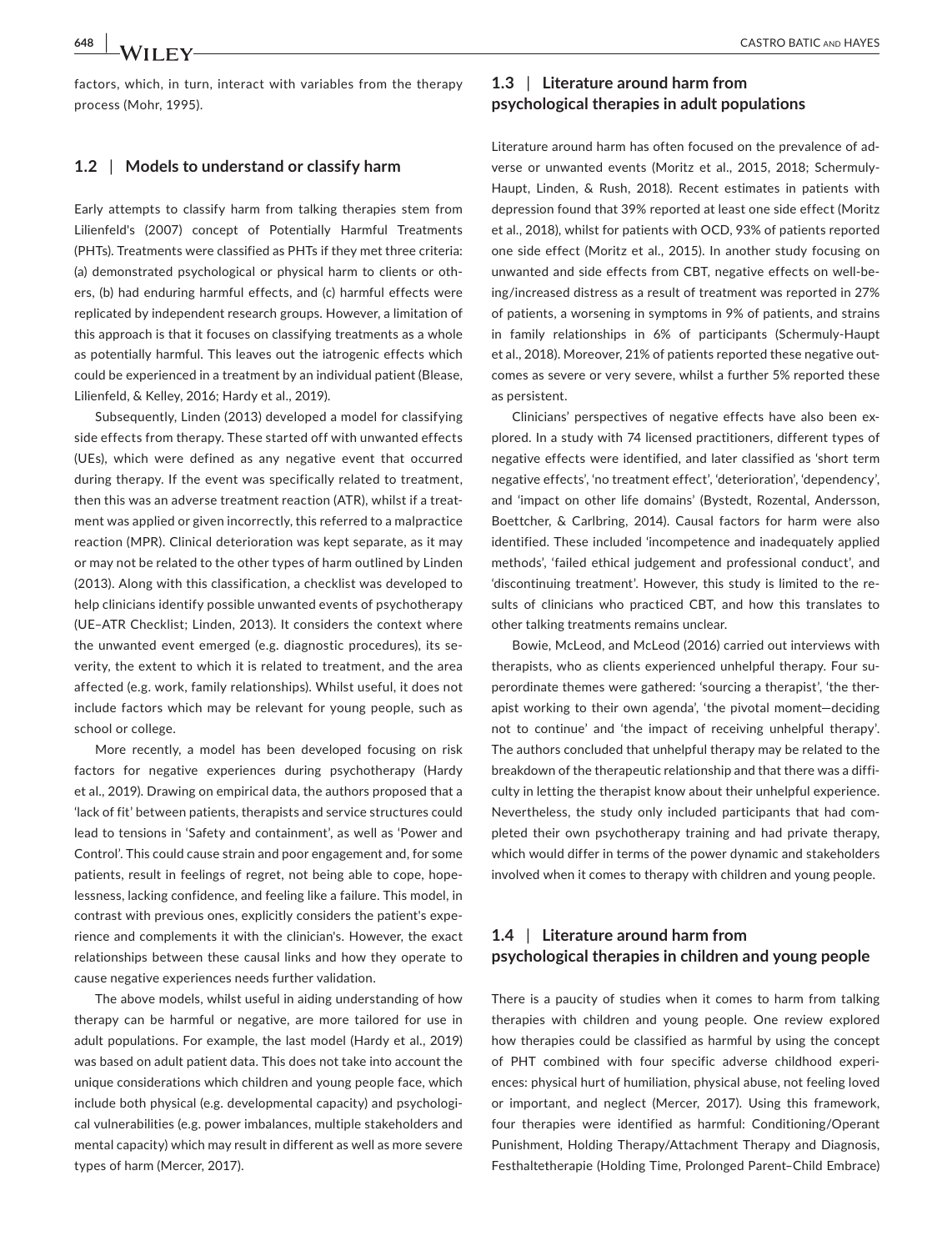and Conversion therapy (Mercer, 2017). The author posited whether the identified therapies should be made less readily available or even prohibited. Whilst useful, this study does not take into account how harm or side effects may occur for children and young people in more mainstream therapies.

To date, only one qualitative study on this topic has been conducted (Jonsson et al., 2016). This study explored Swedish practitioners' experiences of possible adverse effects of psychological therapy with children and adolescents. Four themes were classified from the interviews: 'Vagueness of the concept', 'Psychotherapistclient interaction', 'Consequences of the child' and 'Family effects'. The authors concluded that the concept of harm appeared unfamiliar and vague to many practitioners, and as a result, these may go unnoticed (Jonsson et al., 2016). Whilst helpful in beginning to aid understanding of how therapy might be harmful, this study was skewed towards therapists who mainly practiced within a CBT framework. Thus, how practitioners of other therapeutic domains view harm is unexplored.

Given the paucity of research in the field and the unique considerations which children and young people face when coming to therapy, further research is needed, both with other types of clinicians and within a UK context. As such, the aim of this study is to explore UK clinicians' perspectives on harm when working with children and young people. Questions will focus both on the types of harm that can occur as well as how it occurs (e.g. mechanisms).

# **2** | **METHOD**

### **2.1** | **Participants**

To be eligible to participate in the study, participants had to meet the following criteria:

- a. Be currently practicing a therapeutic approach in the UK
- b. Work with children and/or adolescents (up to 25 years old)
- c. Have a good grasp of English
- d. Be willing to take part in an interview, either face-to-face or over the phone.

Overall, 11 clinicians were interviewed. This included four males and seven females. Nine clinicians outlined that they worked within an integrative framework, one within a CBT framework, and one within a systemic framework. Clinicians had been practising for a 17.5 years on average  $(SD = 9.42)$ .

### **2.2** | **Procedure**

A semi-structured interview schedule was constructed to explore clinicians' notions of harm. Unlike previous research (Jonsson et al., 2016), a definition of harm was not provided at the start of the interview in order to minimise bias and understand how clinicians'

thought of harm and how it could occur (see Appendix A for the developed interview schedule).

Participants were recruited by convenience sampling via social media and through The Anna Freud National Centre for Children and Families networks/newsletters. Clinicians who expressed an interest in taking part were provided with an information sheet and a time was arranged to follow up to see if they had any questions and wanted to participate. Overall, one clinician did not proceed with the study and did not provide a reason why. Those that agreed to take part signed a consent form which was either given to the researcher in person (for face-to-face interviews) or via post/email (if the interview was conducted on the phone). All interviews were undertaken by the primary author (BCB) as part of their MSc dissertation and audio recorded. After taking place, interviews were transcribed verbatim.

# **2.3** | **Data analysis**

Interviews were analysed with an inductive thematic analysis (Braun & Clarke, 2006) using NVivo 12 (QSR International, 2018). Analysis was undertaken in a series of steps, which included familiarising oneself with the data, the generation of codes, searching for themes, the reviewing of themes, defining and naming themes, and producing a report. Coding was first undertaken by the primary author (BCB) and was then shown to the senior author (DH) for critical appraisal and refinement. Following this, codes on similar topics were then collated, refined and grouped into a list of themes by both authors.

### **2.4** | **Ethical considerations**

This project was reviewed and approved by University College London Research Ethics Committee (Project ID Number: 14957/001).

# **3** | **RESULTS**

Table 1 outlines the themes and subthemes that were constructed in relation to the two aims of the study: (a) types of harm that exist from talking therapies with children and young people and (b) mechanisms for harm.

Two types of harm were identified by participants: 'Retraumatisation' and 'Clinical Deterioration'. Additionally, four groups of mechanisms were identified as follows: 'Administrative factors', 'Relationship factors', 'Therapist factors' and 'Contextual factors'.

# **3.1** | **Types of harm that can occur from talking therapies**

All participants identified at least one type of harm that could occur from psychotherapy.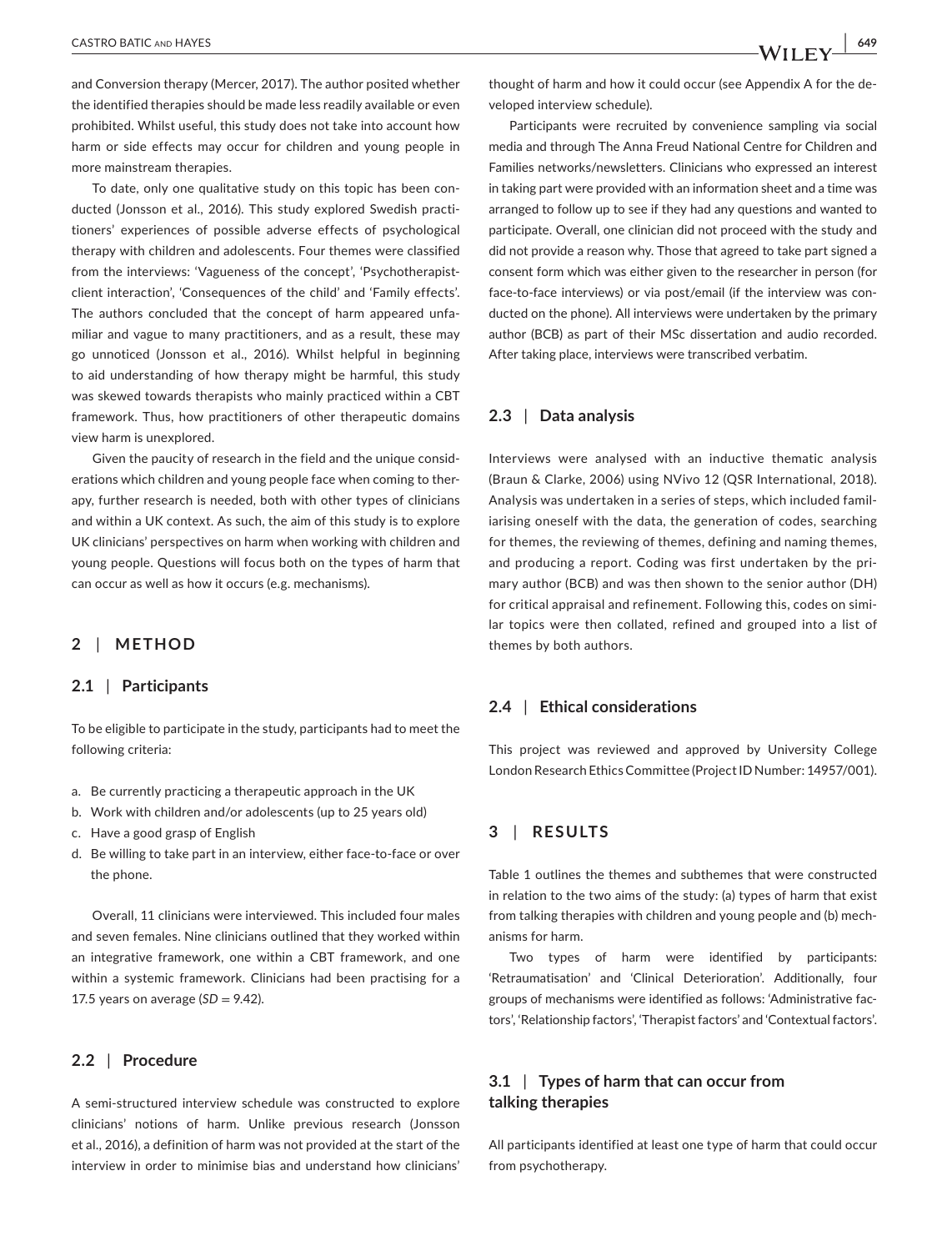| Question      | <b>Themes</b>          | <b>Subthemes</b>                       |
|---------------|------------------------|----------------------------------------|
| Types of harm | Clinical deterioration |                                        |
|               | Retraumatisation       |                                        |
| Mechanisms    | Administrative factors | Assessment processes                   |
|               |                        | Choosing the right<br>intervention     |
|               | Relationship factors   | Child-Caregiver relationship           |
|               |                        | Child-Therapist relationship           |
|               | Therapist factors      | Therapists' ability to reflect         |
|               |                        |                                        |
|               | Contextual factors     | Insufficient support                   |
|               |                        | Lack of time                           |
|               |                        | Individualised focus of 1-1<br>therapy |
|               |                        |                                        |

# **3.1.1** | **Clinical deterioration**

When asked about harm in psychotherapy, most participants highlighted clinical deterioration:

> … [If] partway through therapy or by the end of the therapeutic process, a child is functioning less well, or feels less well than they were when they started.

> > (Participant 11)

Whilst getting worse in some circumstances was acknowledged as inevitable, it was felt that the worsening, or lack of progress with symptoms, could create a situation where children, young people or parents may not seek help in the future as therapy was seen as ineffective:

> So many young people I've worked with, have had, 10 therapists? They've tried every modality under the sun, and will say 'quite frankly, it's bollocks', or, 'I never wanna go there again'.

> > (Participant 7)

### **3.1.2** | **Retraumatisation**

As well as clinical deterioration, participants also mentioned retraumatisation as a possible harmful effect of psychotherapy. This was prominent in clinicians who had background in trauma, abuse and neglect:

> … You can run the risk of pushing something that actually the child or young person isn't ready to think about. And that can probably or could be potentially retraumatising.

> > (Participant 8)

To mitigate against this, some participants outlined how support networks around the young person were critical. If support networks were not able to withstand or hold the treatment effects of trauma work, this could lead to the possibility of harm occurring outside of the clinical context:

> Well, for trauma work, I would be looking at how containing the support network is around them. So, I wouldn't start working with a young person on a trauma if they didn't have a strong, stable, emotionally supportive environment that is going to be able to manage any emotional material that came up in between sessions.

> > (Participant 2)

# **3.2** | **Mechanisms**

# **3.2.1** | **Theme I: Factors related to therapeutic administration**

Many clinicians mentioned factors related to therapeutic administration which could result in harm. These focused on the assessment process, timing and choosing the right intervention.

#### *Subtheme I: Assessment processes*

Participants mentioned that a thorough assessment was important in helping mitigate against harm. During the first session(s) where assessment was undertaken, clinicians felt it was important to get to know the patients and their support networks, as this would create the set-up for subsequent meetings:

> The first few sessions is finding out about, with their parents, finding out about their past and their story and feeling my way through how the family talks about it or doesn't talk about it, how the child responds to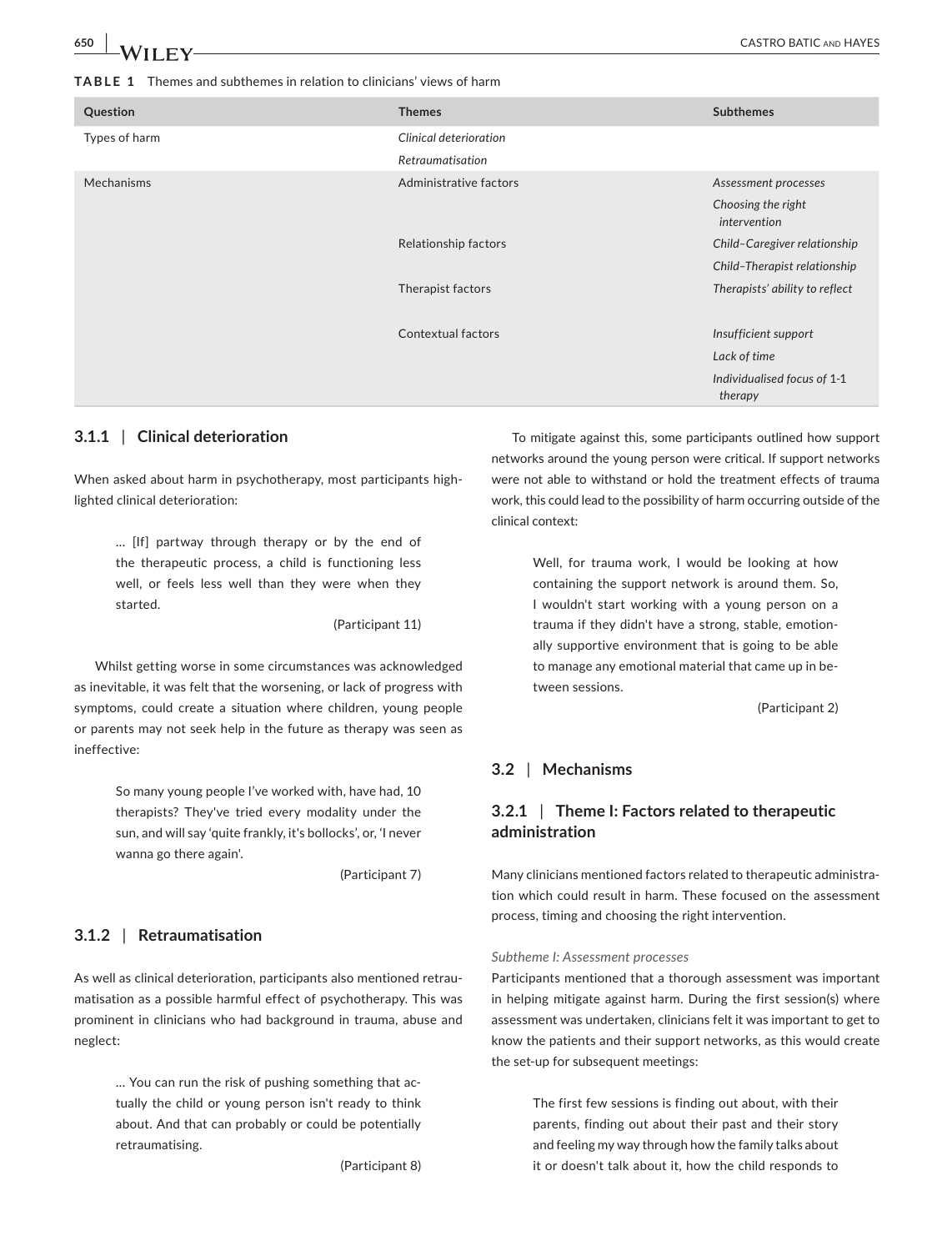ideas about their birthparents, or their birth sibling or the things that they've experienced.

(Participant 10)

Not undertaking a thorough and comprehensive assessment could result in harm as important information could be missed which the clinician needed to know about for formulation. For some, it was important to understand the clients' presenting difficulties from 'multiple perspectives' (Participant 5) and modalities so that they had a full and thorough understanding of the current situation.

#### *Subtheme II: Choosing the right intervention*

Towards the end of the assessment, clinicians discussed treatment options with the patient and family. Here, it was acknowledged that different types of interventions could treat a given presenting difficulty, but that client preferences and views should be taken into account. However, if the clinician was trained in a single therapeutic modality, the patient would end up receiving that intervention:

> … single modality training of therapists, which means that if you go to see a play therapist, you're gonna get play therapy as your intervention […] If you're gonna see a CBT therapist, you're gonna get CBT. (Participant 5)

Ultimately, this may not be the right 'fit' and could result in the patient not getting better or dropping out.

Similar views were also posited more broadly in relation to types of treatment, with some clinicians querying whether talking therapies would be the best option when other types of support were available:

> … There are lots of routes in to go to mental health and talking therapy is just often a tiny tiny part of it…I don't think we have a good idea of when it is [the best treatment option] and when it isn't.

> > (Participant 9)

Involving other professionals was seen as useful here, as well as discussing options with the patient.

# **3.2.2** | **Theme II: Relationship factors**

Around half of participants mentioned that harm could occur as a result of power dynamics, as the young person was in a weaker position of authority than both the clinician and their parent/guardian.

#### *Subtheme I: Child–Caregiver relationship*

Whilst clinicians highlighted that parents and guardians had an important role to play, some questioned whether harm could be caused as a result of children and young people being forced to attend therapy. As a result of this, they would not be assenting to treatment:

Children sometimes get pulled along and dragged along by the parents. So, I think that's more complicated, to get them to make a well-informed decision and to consent to things than it is for adults, so I think that increases the vulnerability.

#### (Participant 6)

This was highlighted by another clinician, who outlined the importance of making the young person feel comfortable to express themselves. Here, they acknowledged that the age difference between a young person and adult resulted in a power imbalance, which, if not acknowledged, meant a young person could be caused harm from being kept in treatment when they were no longer finding it helpful:

> The ages create a very different power dynamic, where a child perhaps not knowing what to expect may stay within a therapy for longer with the belief that "the adults have made this decision this is something that I have to go along with", and they find it harder to speak up if they aren't finding the therapy helpful as well.

> > (Participant 7)

#### *Subtheme II: Child–Therapist relationship*

Like the above subtheme, power imbalances from the child and clinician dyad could also cause harm. Clinicians spoke about being in a position of power, where a child or young person may trust their judgement and expertise. If not managed correctly, this could result in unintentional coercion ending in harm:

> I think they [children and young people] are potentially more vulnerable […] because of that, there's more potential for coercion, for the therapist to kind of go "yeah come on let's do this" and the child being "okay". You know, they trust us, and they go along with it even if they're not ready.

> > (Participant 6)

For traumatic experiences, clinicians highlighted how this could be particularly harmful as these patients often entered therapy already disempowered and without a sense of control:

> You can run the risk of pushing something that actually the child or young person isn't ready to think about. And that can probably or could be potentially retraumatising, but also can just be experienced as forceful […] and I think that is particularly harmful for trauma victims who haven't had a say in what's happened to them.

> > (Participant 8)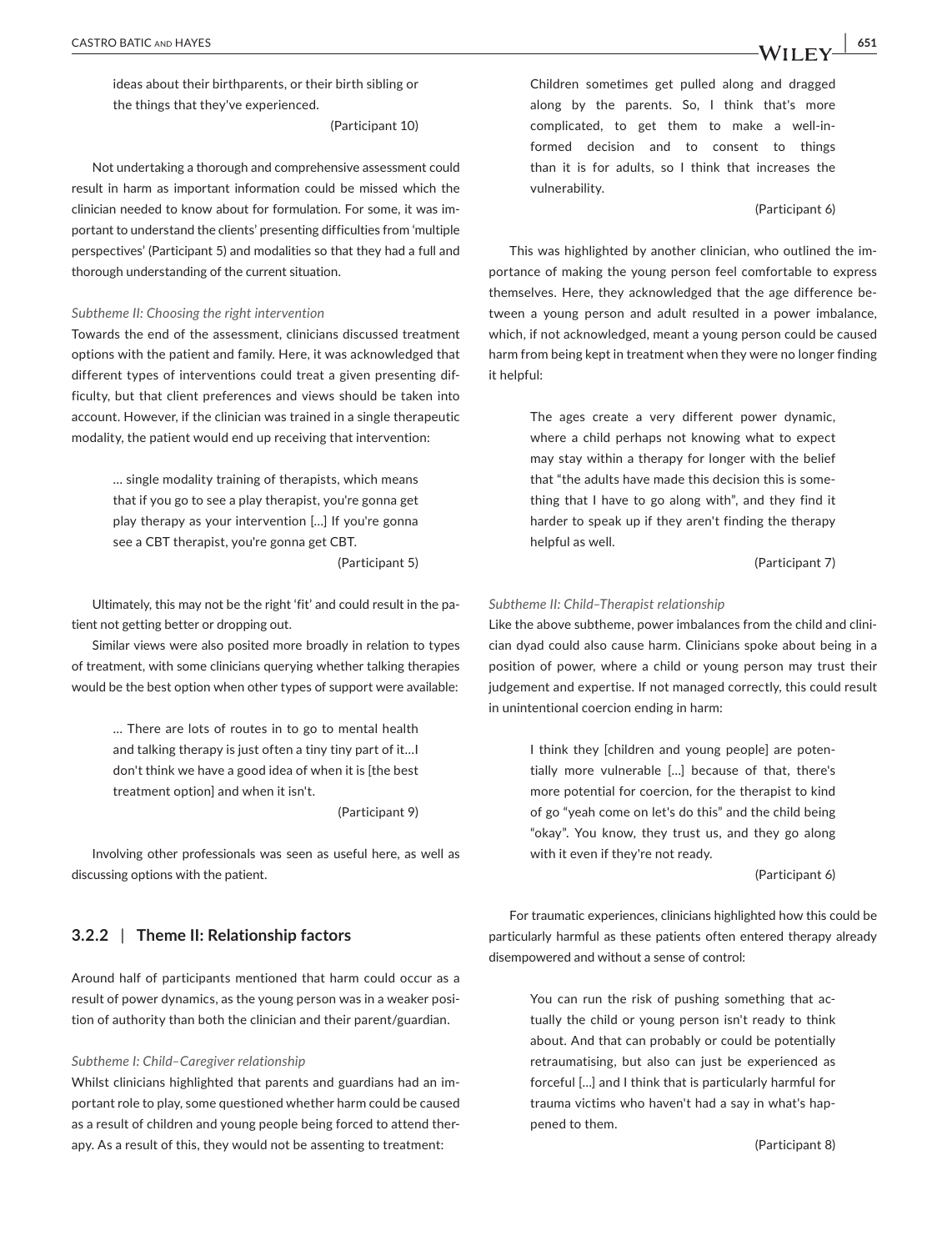In both instances described above, the need to develop a strong, secure and open therapeutic relationship was seen as important, and not doing so increased the potential for harm:

> If they then feel that they can't even count on the adult who's there to help them, it kind of … they lose hope I feel, so it's really important to try and create that hope, and to try and create that safe place… if you can't do that as a therapist I think you are causing harm just by the experience really.

> > (Participant 10)

### **3.2.3** | **Theme III: Therapist factors**

#### *Subtheme: Therapists' ability to reflect*

Participants mentioned that the inability of the therapist to reflect on if or why treatment was not working had the potential to result in harm:

> I think one of the dangers is, well, is I know that some therapists and some psychologists don't tolerate easily or acknowledge when therapy isn't working. (Participant 7).

Reflecting on when an approach was unsuccessful meant changes could be made, rather than harming the patient via continuing with ineffective treatment. Possible reasons for why reflecting may not happen included the therapist not having access to good supervision, as well as being burnt out due to being overstretched and time poor (see contextual factors). This was further highlighted by another clinician, who stated the importance of reflecting and being mindful of their thoughts, actions and behaviours when interacting with the patient:

> I think that the most important thing, if you are really engaged with the person, and you're really working within the relationship, then I think it is important to be mindful at any stage throughout the therapeutic process, of things going wrong, the possibility of things being unhelpful, the possibility of my own perceptions and responses being counterproductive, mine as the therapist's, and putting that on the table. (Participant 1)

Having open and honest conversations in this instance was thought to help mitigate this.

# **3.2.4** | **Theme IV: Contextual factors**

Three subthemes were identified as mechanisms for harm under contextual factors: insufficient support, lack of time, and the individualised focus of 1-1 therapy.

#### *Subtheme I: Insufficient support*

Many participants considered that when therapists do not have a supportive team or enough/good quality supervision, the risk of harm increases:

> I think a lot of problems emerge for therapists when they don't have the adequate support structure within their organisations to do the work. So, if you have people who are working with families where, for example, young people are showing violence, they need very good clinical supervision that is adequate, that they can call on when needed, not just when provided, and by someone who is very familiar with the exact kind of work they're doing.

> > (Participant 1)

For other clinicians, insufficient organisational support, such as added pressure to see more patients, increased the risk of harm due to mistakes being made:

> [There are] professionals in a context in an institution where they are so pushed, and so swamped to see people that they have burnt out and mistakes therefore happen.

> > (Participant 3)

#### *Subtheme II: Lack of time*

Clinicians thought there was a tension between wanting to allow the patient space to explore difficulties, whilst also knowing there were time limits imposed on how many times the patient could be seen:

> There's little flexibility in the number of sessions you provide for instance, which is often the case of the NHS or even here, you can run the risk of pushing something that actually the child or young person isn't ready to think about.

> > (Participant 8)

As a result, this tension could result in the need to progress things faster than what would be optimal, or leaving the child open and exposed.

Participants also expressed that harm could be caused from discharging patients if they failed to attend a set number of sessions. They spoke of how, for some, it took time to build up trust to come to services. Discharging them too quickly for not attending treatment could play into the patients' feelings of abandonment and rejection:

> And then also, some of the problems with, again due to pressures of CAMHS and resources, often if the young person doesn't attend a couple of sessions, they may be discharged, and there's so many people that have had a history of ongoing kind of rejection, from adults, or really difficult early life experiences, it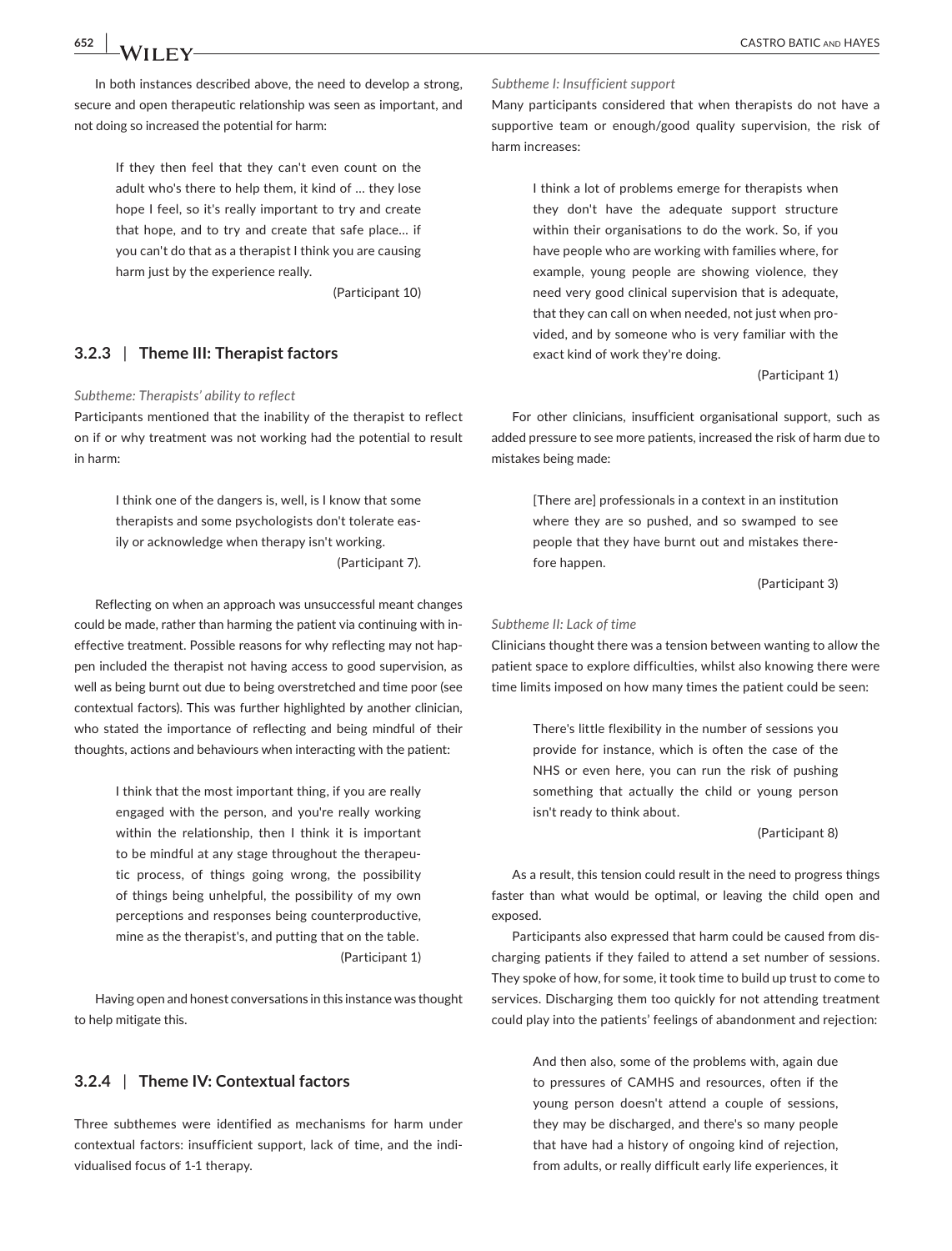can sometimes take a long time to engage with these young people, so you might have a couple of missed appointments before you get them in.

(Participant 7)

This could lead to harm as their views became entrenched and meant they could be less likely to seek help in the future.

#### *Subtheme III: Individualised focus of 1-1 therapy*

A few clinicians outlined how the focus of one-on-one, individual therapy often drew on the notion that the problem was internally located in the young person. This could be damaging and harmful, creating the narrative of 'there's something wrong with me', 'I'm broken', 'I need fixing' (Participant 7). This was also echoed by another clinician, who felt that there was a general move within the clinical psychology profession to focus on the individual more than systemic approaches:

> I think clinical psychology has very much entered into a medical model, and part of that is locating the disturbance almost entirely within, internal factors of the client, in service user, and losing awareness of external factors that we also need to consider, and have a more holistic understanding of what's going on.

> > (Participant 1)

# **4** | **DISCUSSION**

The aim of this study was to explore clinicians' perspectives on harm in psychotherapy when working with children and young people. Specifically, it set to explore what types of harm clinicians could identify, as well as mechanisms around how harm is caused. Each of these will be explored below.

### **4.1** | **Types of harm**

Clinicians identified two types of harm that could occur: clinical deterioration and retraumatisation. Clinical deterioration as a type of harm has previously been identified within the literature, both in quantitative studies and qualitative studies (Jonsson et al., 2016; Lilienfeld, 2007; Mohr, 1995; Schermuly-Haupt et al., 2018). Indeed, it has been suggested that this may be one of the most frequent side effects from talking therapies (Schermuly-Haupt et al., 2018). Deterioration in clinical samples involving children and young people has been shown to be around 7.7% for anxiety and 3.7% for depression (Edbrooke-Childs, Wolpert, Zamperoni, Napoleone, & Bear, 2018). Not all clinicians identified this as a type of harm which fits with the notion that additional factors need to be taken into account when making these judgements (Hardy et al., 2019; Linden, 2013). One reason for this is some patients do get worse

before they get better (Kramer & Stiles, 2015), and clinicians may view this as part of the therapeutic process.

Retraumatisation was the other type of harm identified. Unlike clinical deterioration, which could occur with any patient group, this is more nuanced and linked to the patient having to relive an identified trauma. None of the models reviewed in this paper address retraumatisation as an adverse event (Hardy et al., 2019; Lilienfeld, 2007; Linden, 2013). Thus, this may be considered a novel type of harm. Whilst there is overlap with similar concepts already identified, such as the emergence of new symptoms (Linden, 2013), this is different as it suggests a deliberate reliving of a pre-existing, buried emotion, which causes distress.

When compared to domains of the UE-ATR checklist, clinicians are not able to readily identify some of the categories identified. This appears to be particularly around events that occur outside of clinical settings. However, differences in terms of use, as well as not providing clinicians with a definition of harm at the beginning, such as in other research (Jonsson et al., 2016), may have contributed to these differences. Regardless, exploring clinicians' experience and notions of harm is relevant to enrich previous findings and identify different types of harm that could then be classified according to different criteria.

### **4.2** | **Mechanisms of harm**

In terms of how harm can be caused, four overarching categories were identified as follows: administrative factors, relationship factors, therapist factors and contextual factors.

Clinicians felt that in order to mitigate against harm, undertaking a thorough assessment was essential. This allowed the clinician to understand the presenting difficulties and formulate the best treatment plan. Additionally, selecting the 'right' treatment, which was congruent with the patients' values and preferences, was also considered important. Previous research around negative experiences has highlighted that clinicians should understand patients' psychosocial context to get the right fit (Hardy et al., 2019). Yet, children and young people frequently report being left out of conversations during appointments (Edbrooke-Childs, Calderon, Wolpert, & Fonagy, 2015; Hayes, Edbrooke-Childs, Town, Wolpert, & Midgley, 2019). This can result in an increased risk of drop out as the patient does not feel comfortable talking to the clinician, as well as not liking the structure and activity of the prescribed therapeutic modality (O'Keeffe, Martin, Target, & Midgley, 2019).

The therapist being in a dominant position over the patient has been previously highlighted as leading to harm. Findings here partially fit with previous research exploring clinicians' perceptions of negative events (Jonsson et al., 2016), as both highlight how a clinician, when overbearing, could lead to a compliant young person who continues treatment without expressing concerns or worries. Additionally, whilst the finding that parents too can dominate a conversation is not novel (Hayes, Edbrooke-Childs, Town, Wolpert, & Midgley, 2018), this is the first empirical study highlighting its role as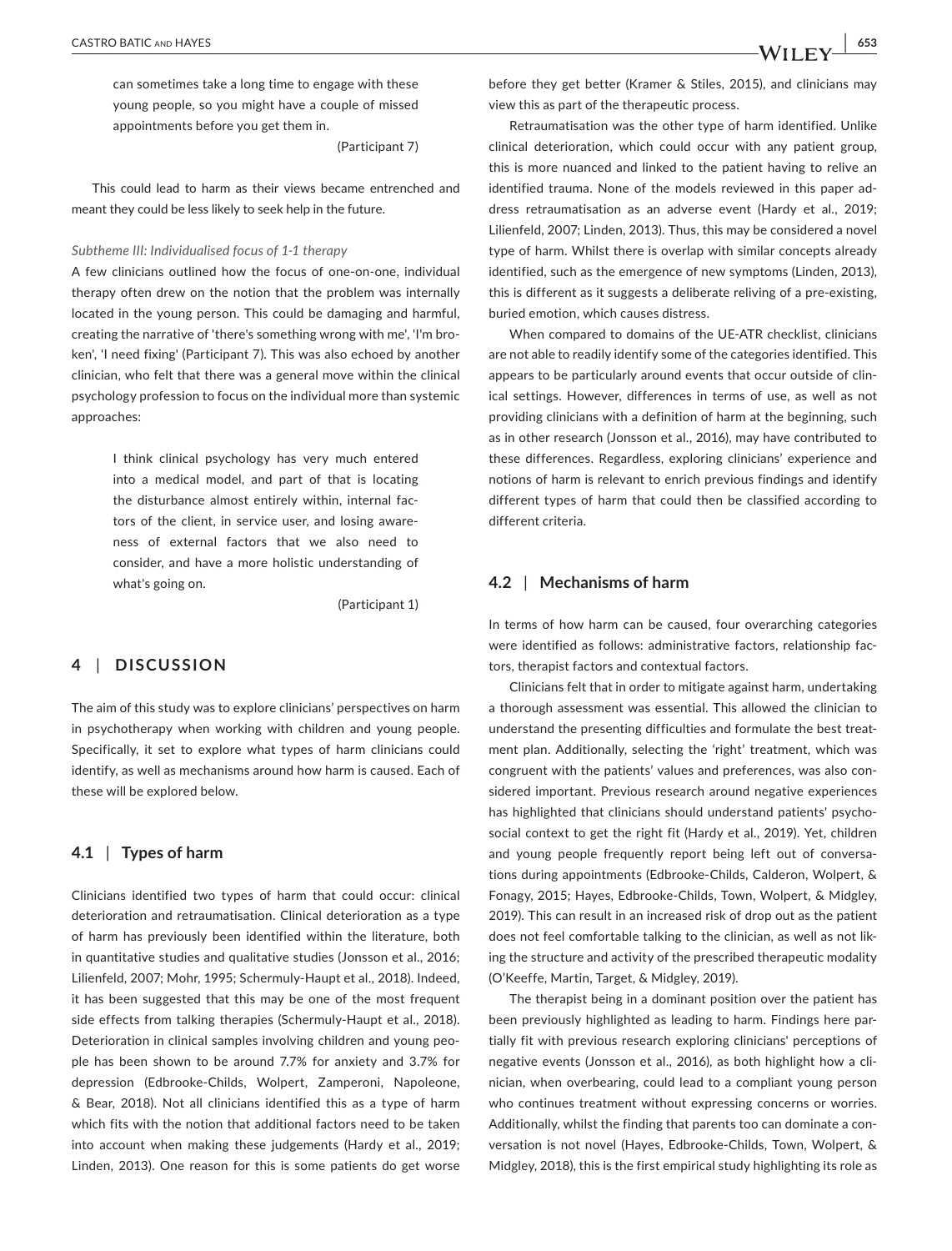a mechanism of harm. To counteract power dynamics, clinicians may wish to engage in shared decision-making and make sure they have time alone with the young person (Hayes, Fleming, & Wolpert, 2015).

The reflective capacity of the clinician was also deemed to be an important factor. One aspect of this focused on the clinician reflecting on their relationship with the patient, with harm caused when the therapist was not being mindful. The therapeutic relationship is an important aspect in determining outcomes (Shirk, Karver, & Brown, 2011). In terms of harm, clinicians have highlighted this poor therapeutic alliance as a contributing risk factor (Jonsson et al., 2016). The other aspect around reflective capacity focused on the clinician not recognising when the treatment was ineffective, which could cause harm if the treatment was continued. The ability of clinicians to predict treatment outcome and deterioration is poor and to overcome this, it has been suggested that regular monitoring and real-time change are needed (Lambert, 2011).

Wider contextual factors focused on insufficient support, a lack of time, and the individualised focus of therapy. Insufficient support focused on not getting good quality supervision, as well as clinicians having high workloads. Inadequate supervision and its effect on harm have previously been documented and are potentially more harmful when the therapist is inexperienced or has a complex case (Hardy et al., 2019). However, even when supervision is available, it may not be used appropriately for issues around harm due to time constraints (Hardy et al., 2019).

Linked with insufficient support was also a lack of time. Here, clinicians highlighted the tension between not wanting to rush the patient into opening up, versus knowing there was only a set number of sessions they could provide. They further highlighted that when patients did not attend appointments, there was a pressure to discharge them so they could see another. Discharging too early could be harmful as these patients may take time to build up trust with a clinician. Letting them go would confirm the patients' experiences of being 'broken' or 'being impossible to help', leading them to not seeking help in the future. Factors around time have previously been outlined as contributing to harm, with an emphasis on building a strong trusting therapeutic relationship, and the need to balance time against service demands (Hardy et al., 2019). With time being a precious commodity and demand unlikely to fall, open and honest conversations at the start of therapy about length and what can be achieved may be a necessary compromise (Hayes et al., 2015), as well as an expedited route back for individuals who have previously failed to attend.

The last contextual factor focused on how certain types of therapeutic approaches could lead to too much focus on the patient, creating a narrative that there was something wrong with them. Stigmatisation is one of the unwanted events outlined in the Linden (2013) model, and within empirical papers, patients cite feelings of failure as an outcome related to ineffective therapy (Hardy et al., 2019). To counteract this, clinicians may wish to explore the biopsychosocial approach with patients during assessment, as well as the precipitating, perpetuating, predisposing and present factors around their mental health difficulty. Therapeutic modality and patient values are also an important consideration, as congruence between these may help mitigate negative patient experiences.

# **4.3** | **Limitations of the study**

Whilst this study contributes to an under-developed field of research, limitations exist. In particular, there was a skew towards clinicians who worked in trauma, as well as an integrative framework, meaning some types of mechanisms may have been missed, or overrepresented in these findings. Another further limitation is the sample size, which might have meant not reaching saturation of themes.

A further aspect to consider is that in terms of the types of harm involved or the mechanisms by which it may happen, some types of harm may fall outside the awareness of clinicians, due to relational or other factors such as not adhering to therapeutic principles. Indeed, some clinicians spoke about theoretical types of harm that could occur, rather than harm that had occurred in their practice or harm they knew patients who had come to them had previously experienced.

### **4.4** | **Further lines of research**

Further lines of research may include exploring harm with clinicians working in specific settings. This is relevant given the finding of 'retraumatisation' as a type of harm highlighted by those working in that field. Additionally, exploration with children, young people and parents around harm is also needed, particularly as there is a lack of congruence between them around the types of mental health difficulties and treatment options (Yeh & Weisz, 2001). This may allow for the identification of harmful experiences which remain out of the awareness of particular stakeholder groups, especially since patients' and therapists' understanding of negative effects are divergent (Curran et al., 2019).

# **4.5** | **Implications**

- Clinicians should be aware of the possibility of different types of harm happening and how this could impact on their own practice. This is especially true given that clinicians sometimes struggle to identify when things go wrong (Lambert, 2011).
- The importance of assessment has been highlighted, as well as the need for clinicians to have good quality, regular supervision.
- Including patients in care and treatment decisions can help mitigate against harm, as the option will be aligned with the values and help create an open and honest relationship.
- Health institutions should consider utilising data to understand when patients are deteriorating and the possible reasons for this.

# **ORCID** *Dan Hayes* <https://orcid.org/0000-0003-4948-3333>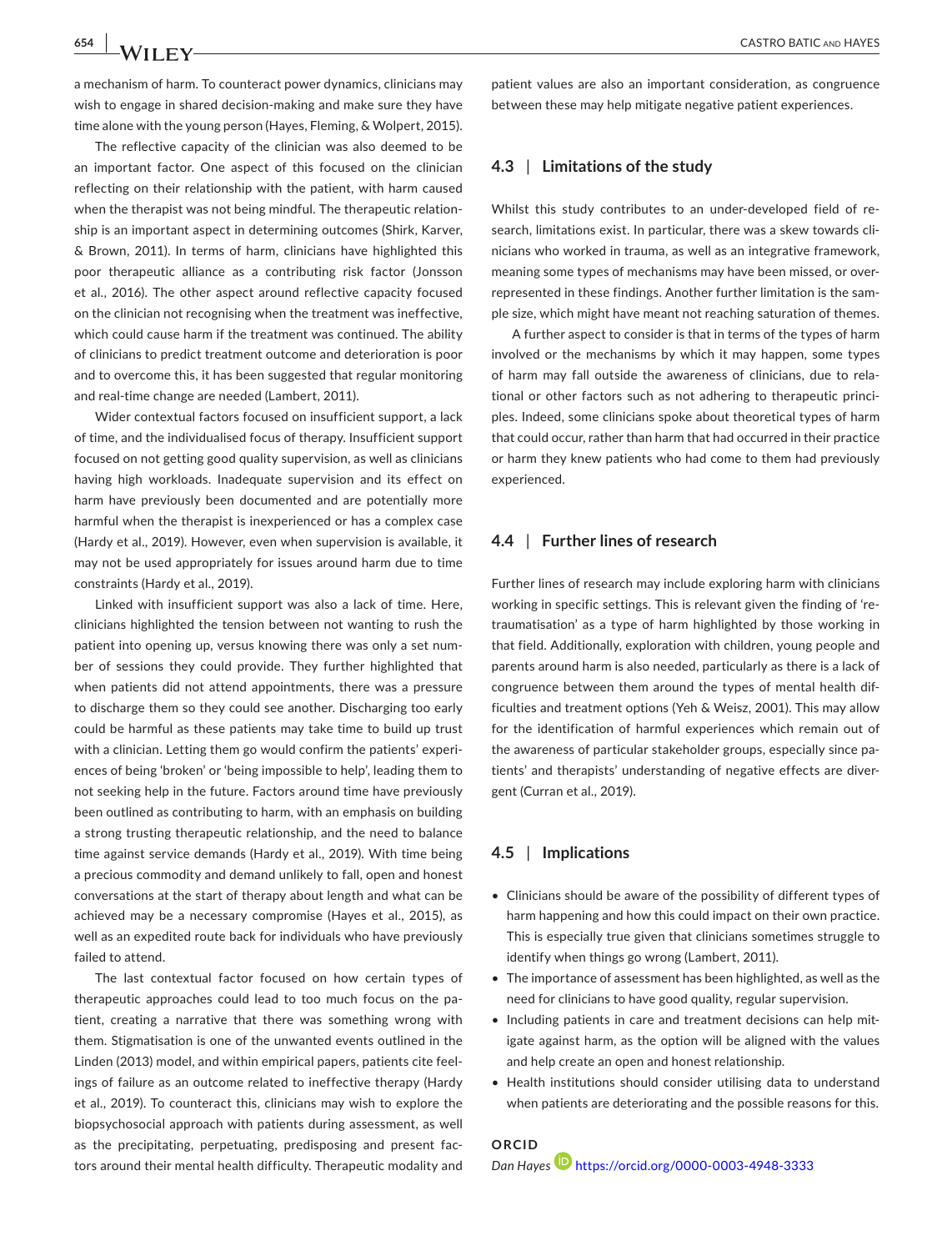#### **REFERENCES**

- Barlow, D. H. (2010). Negative effects from psychological treatments: A perspective. *American Psychologist*, *65*(1), 13–20. [https://doi.](https://doi.org/10.1037/a0015643) [org/10.1037/a0015643](https://doi.org/10.1037/a0015643)
- Blease, C. R., Lilienfeld, S. O., & Kelley, J. M. (2016). Evidence-based practice and psychological treatments: The imperatives of informed consent. *Frontiers in Psychology*, *7*, 1–5. [https://doi.org/10.3389/](https://doi.org/10.3389/fpsyg.2016.01170) [fpsyg.2016.01170](https://doi.org/10.3389/fpsyg.2016.01170)
- Bowie, C., McLeod, J., & McLeod, J. (2016). 'It was almost like the opposite of what I needed': A qualitative exploration of client experiences of unhelpful therapy. *Counselling and Psychotherapy Research*, *16*(2), 79–87.<https://doi.org/10.1002/capr.12066>
- Braun, V., & Clarke, V. (2006). Using thematic analysis in psychology. *Qualitative Research in Psychology*, *3*(2), 77–101. [https://doi.](https://doi.org/10.1191/1478088706qp063oa) [org/10.1191/1478088706qp063oa](https://doi.org/10.1191/1478088706qp063oa)
- Bystedt, S., Rozental, A., Andersson, G., Boettcher, J., & Carlbring, P. (2014). Clinicians' perspectives on negative effects of psychological treatments. *Cognitive Behaviour Therapy*, *43*(4), 319–331. [https://doi.](https://doi.org/10.1080/16506073.2014.939593) [org/10.1080/16506073.2014.939593](https://doi.org/10.1080/16506073.2014.939593)
- Curran, J., Parry, G. D., Hardy, G. E., Darling, J., Mason, A. M., & Chambers, E. (2019). How does therapy harm? A model of adverse process using task analysis in the meta-synthesis of service users' experience. *Frontiers in Psychology*, *10*.347. [https://doi.org/10.3389/](https://doi.org/10.3389/fpsyg.2019.00347) [fpsyg.2019.00347](https://doi.org/10.3389/fpsyg.2019.00347)
- Dimidjian, S., & Hollon, S. D. (2010). How would we know if psychotherapy were harmful? *American Psychologist*, *65*(1), 21–33. [https://doi.](https://doi.org/10.1037/a0017299) [org/10.1037/a0017299](https://doi.org/10.1037/a0017299)
- Duggan, C., Parry, G., McMurran, M., Davidson, K., & Dennis, J. (2014). The recording of adverse events from psychological treatments in clinical trials: Evidence from a review of NIHR-funded trials. *Trials*, *15*(1), 335.<https://doi.org/10.1186/1745-6215-15-335>
- Edbrooke-Childs, J., Calderon, A., Wolpert, M., & Fonagy, P. (2015). *Children and young people's improving access to psychological therapies rapid internal audit: National report*. London.
- Edbrooke-Childs, J., Wolpert, M., Zamperoni, V., Napoleone, E., & Bear, H. (2018). Evaluation of reliable improvement rates in depression and anxiety at the end of treatment in adolescents. *BJPsych Open*, *4*(4), 250–255. <https://doi.org/10.1192/bjo.2018.31>
- Hardy, G. E., Bishop-Edwards, L., Chambers, E., Connell, J., Dent-Brown, K., Kothari, G., … Parry, G. D. (2019). Risk factors for negative experiences during psychotherapy. *Psychotherapy Research*, *29*(3), 403– 414.<https://doi.org/10.1080/10503307.2017.1393575>
- Hayes, D., Edbrooke-Childs, J., Town, R., Wolpert, M., & Midgley, N. (2018). Barriers and facilitators to shared decision making in child and youth mental health: Clinician perspectives using the Theoretical Domains Framework. *European Child and Adolescent Psychiatry*. *28*(5), 655–666
- Hayes, D., Edbrooke-Childs, J., Town, R., Wolpert, M., & Midgley, N. (2019). Barriers and facilitators to shared decision-making in child and youth mental health: Exploring young person and parent perspectives using the Theoretical Domains Framework. *Counselling and Psychotherapy Research*, *20*(1), 57–67. [https://doi.org/10.1002/](https://doi.org/10.1002/capr.12257) [capr.12257](https://doi.org/10.1002/capr.12257)
- Hayes, D., Fleming, I., & Wolpert, M. (2015). Developing safe care in mental health for children and young people: Drawing on UK experience for solutions to an under-recognised problem. *Current Treatment Options in Pediatrics*, *1*(4), 309–319. [https://doi.org/10.1007/s4074](https://doi.org/10.1007/s40746-015-0037-1) [6-015-0037-1](https://doi.org/10.1007/s40746-015-0037-1)
- Jonsson, U., Johanson, J., Nilsson, E., & Lindblad, F. (2016). Adverse effects of psychological therapy: An exploratory study of practitioners' experiences from child and adolescent psychiatry. *Clinical Child Psychology and Psychiatry*, *21*(3), 432–446. [https://doi.](https://doi.org/10.1177/1359104515614072) [org/10.1177/1359104515614072](https://doi.org/10.1177/1359104515614072)
- Klatte, R., Strauss, B., Flückiger, C., & Rosendahl, J. (2018). Adverse effects of psychotherapy: Protocol for a systematic review and meta-analysis. *Systematic Reviews*, *7*(1), 1–8. [https://doi.org/10.1186/](https://doi.org/10.1186/s13643-018-0802-x) [s13643-018-0802-x](https://doi.org/10.1186/s13643-018-0802-x)
- Kramer, U., & Stiles, W. B. (2015). The responsiveness problem in psychotherapy: A review of proposed solutions. *Clinical Psychology, Science and Practice*, *22*, 277–295. [https://doi.org/10.1111/](https://doi.org/10.1111/cpsp.12107) [cpsp.12107](https://doi.org/10.1111/cpsp.12107)
- Lambert, M. J. (2011). What have we learned about treatment failure in empirically supported treatments? Some suggestions for practice. *Cognitive and Behavioral Practice*, *18*(3), 413–420. [https://doi.](https://doi.org/10.1016/j.cbpra.2011.02.002) [org/10.1016/j.cbpra.2011.02.002](https://doi.org/10.1016/j.cbpra.2011.02.002)
- Lilienfeld, S. O. (2007). Psychological treatments that cause harm. *Perspectives on Psychological Science*, *2*(1), 53–70. [https://doi.](https://doi.org/10.1111/j.1745-6916.2007.00029.x) [org/10.1111/j.1745-6916.2007.00029.x](https://doi.org/10.1111/j.1745-6916.2007.00029.x)
- Linden, M. (2013). How to define, find and classify side effects in psychotherapy: From unwanted events to adverse treatment reactions. *Clinical Psychology and Psychotherapy*, *20*(4), 286–296. [https://doi.](https://doi.org/10.1002/cpp.1765) [org/10.1002/cpp.1765](https://doi.org/10.1002/cpp.1765)
- Mercer, J. (2017). Evidence of potentially harmful psychological treatments for children and adolescents. *Child and Adolescent Social Work Journal*, *34*(2), 107–125. [https://doi.org/10.1007/s1056](https://doi.org/10.1007/s10560-016-0480-2) [0-016-0480-2](https://doi.org/10.1007/s10560-016-0480-2)
- Mohr, D. C. (1995). Negative outcome in psychotherapy: A critical review. *Clinical Psychology: Science and Practice*, *2*, 1–27. [https://doi.](https://doi.org/10.1111/j.1468-2850.1995.tb00022.x) [org/10.1111/j.1468-2850.1995.tb00022.x](https://doi.org/10.1111/j.1468-2850.1995.tb00022.x)
- Moritz, S., Fieker, M., Hottenrott, B., Seeralan, T., Cludius, B., Kolbeck, K., … Nestoriuc, Y. (2015). No pain, no gain? Adverse effects of psychotherapy in obsessive-compulsive disorder and its relationship to treatment gains. *Journal of Obsessive-Compulsive and Related Disorders*, *5*, 61–66. [https://doi.org/10.1016/j.](https://doi.org/10.1016/j.jocrd.2015.02.002) [jocrd.2015.02.002](https://doi.org/10.1016/j.jocrd.2015.02.002)
- Moritz, S., Nestoriuc, Y., Rief, W., Klein, J. P., Jelinek, L., & Peth, J. (2018). It can't hurt, right? Adverse effects of psychotherapy in patients with depression. *European Archives of Psychiatry and Clinical Neuroscience*, *269*(5), 577–586. [https://doi.org/10.1007/s0040](https://doi.org/10.1007/s00406-018-0931-1) [6-018-0931-1](https://doi.org/10.1007/s00406-018-0931-1)
- O'Keeffe, S., Martin, P., Target, M., & Midgley, N. (2019). 'I just stopped going': A mixed methods investigation into types of therapy dropout in adolescents with depression. *Frontiers in Psychology*, *10*, 75. <https://doi.org/10.3389/fpsyg.2019.00075>
- Parry, G. D., Crawford, M. J., & Duggan, C. (2016). Iatrogenic harm from psychological therapies-time to move on. *British Journal of Psychiatry*, *208*(3), 210–212. [https://doi.org/10.1192/bjp.](https://doi.org/10.1192/bjp.bp.115.163618) [bp.115.163618](https://doi.org/10.1192/bjp.bp.115.163618)
- QSR International (2018). NVivo qualitative data analysis software. QSR International Pty Ltd.
- Schermuly-Haupt, M. L., Linden, M., & Rush, A. J. (2018). Unwanted events and side effects in cognitive behavior therapy. *Cognitive Therapy and Research*, *42*(3), 219–229. [https://doi.org/10.1007/](https://doi.org/10.1007/s10608-018-9904-y) [s10608-018-9904-y](https://doi.org/10.1007/s10608-018-9904-y)
- Shirk, S. R., Karver, M. S., & Brown, R. (2011). The alliance in child and adolescent psychotherapy. *Psychotherapy*, *48*(1), 17. [https://doi.](https://doi.org/10.1037/a0022181) [org/10.1037/a0022181](https://doi.org/10.1037/a0022181)
- Vaughan, B., Goldstein, M. H., Alikakos, M., Cohen, L. J., & Serby, M. J. (2014). Frequency of reporting of adverse events in randomized controlled trials of psychotherapy vs. psychopharmacotherapy. *Comprehensive Psychiatry*, *55*(4), 849–855. [https://doi.org/10.1016/j.](https://doi.org/10.1016/j.comppsych.2014.01.001) [comppsych.2014.01.001](https://doi.org/10.1016/j.comppsych.2014.01.001)
- Yeh, M., & Weisz, J. R. (2001). Why are we here at the clinic? Parentchild (dis)agreement on referral problems at outpatient treatment entry. *Journal of Consulting and Clinical Psychology*, *69*(6), 1018–1025. <https://doi.org/10.1037/0022-006X.69.6.1018>